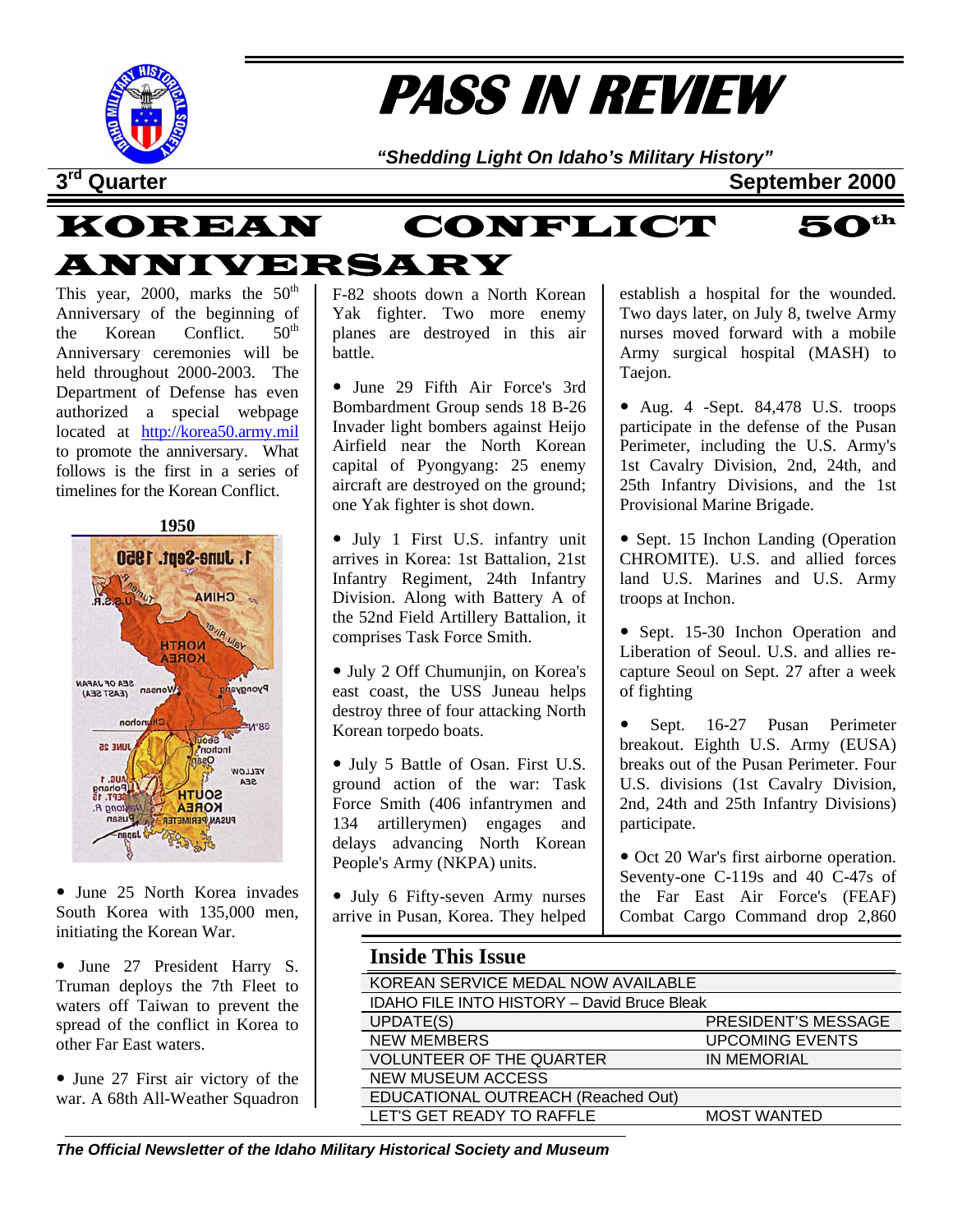# **PASS IN REVIEW September 2000**

paratroopers of the 187th Airborne Regimental Combat Team  $\infty$ (RCT) at Sukch'on and Sunch'on north of Pyongyang. Only one trooper killed and 36 injured in jump. Paratroopers, in association with ground forces driving north, kill or capture about 6,000 North Koreans during this operation.

• Oct. 25 Chinese Communist Forces (CCF) launch their first phase offensive of the Korean War.

• Nov. 8 First all-jet combat in history. An F-80 Shooting Star of the 51st Fighter Interceptor Wing shoots down a MiG-15 fighter near Sinuiju in a 30-second dogfight.



• Nov. 8-26 EAF B-29s and Navy aircraft attack Yalu River bridges in attempt to isolate the battlefield.

• Nov. 25 - Dec. 15 CF Counteroffensive in North Korea. Seven U.S. divisions participate (1st Marine Division, U.S. Army's 1st Cavalry Division, 2nd, 3rd, 7th, 24th and 25th Infantry Divisions).

• Nov. 27 -Battle of the Changjin (Chosin) Reservoir. The encircled 1st Dec. 9Marine Division fights its way southward from the Chosin Reservoir to the port city of Hungnam.

• Dec. 24 Hungnam Operation is complete-the U.S. Navy evacuates 105,000 U.S. and Republic of Korea (ROK) forces. $\star$ 

### KOREAN SERVICE MEDAL NOW AVAILABLE



*"U.S. veterans of the Korean War are now eligible to wear a medal initially offered to them more than 50 years* 

*ago, but never issued." An estimated 1.8 million veterans are eligible.* 

In a May 13, 2000, letter to Defense Secretary William S. Cohen, Republic of Korea Defense Minister Seong Tae Cho formally announced that his government would provide the Republic of Korea War Service Medal (ROKWSM) to eligible U.S. veterans of that conflict, or to their surviving next of kin. **The medal will be provided at no cost to veterans. The U.S. Air Force has been designated the lead agency to receive and distribute the medals.** 

*"On the occasion of the 50th Anniversary of the Korean War the ROK government decided to issue the ROKWSM to pay tribute to the Korean War veterans for their historic endeavors to preserve freedom of the ROK and the free world"-Cho.* 50th Anniversary ceremonies will be held throughout 2000-2003; **medals may be applied for at any time during this period.** 

The medal was originally offered by the ROK in 1951 to United Nations forces serving in Korea and adjacent waters. At the time U.S. law prohibited the U.S. military from wearing medals issued by foreign governments.

In 1998 the government of the Republic of Korea renewed its original offer and on Aug. 20, 1999, the Defense Department approved the acceptance and wear of the medal. Next of kin to eligible deceased veterans can also apply.

To wear this medal on U.S. military uniforms, U.S. military personnel must have:

 **served between the outbreak of hostilities, June 25, 1950, and the date the armistice was signed, July 27, 1953;** 

  **been on permanent assignment or on temporary duty for 30 consecutive days or 60 non-consecutive days;** 

  **performed their duty within the territorial limits of Korea, in the waters immediately adjacent thereto or in aerial flight over Korea participating in actual combat operations or in support of combat operations.** 

To apply, veterans must provide a copy of their discharge paper, commonly known as a "DD-214," or a corrected version of that document, a "DD-215." National Guard members must provide their statement of service equivalent, "NGB Form 22."

Additional information on how to apply for or request the medal can be found by contacting the [Air Force Personnel](http://www.afpc.randolph.af.mil/awards/)  [Center,](http://www.afpc.randolph.af.mil/awards/) Mon - Fri, 7:30 a.m. - 4:30 p.m. (CST) at (800) 558-1404, or the Awards and Decorations Section (210) 565- 2432/2520/2516, fax (210) 565-3118, or by writing to HQ AFPC/DPPPRA, 550 C Street West, Suite 12, Randolph Air Force Base, Texas 78150-4714 or by visiting their website at . [http://www.afpc.randolph.af.mil/awards](http://www.afpc.randolph.af.mil/awards/)

For most Korean War veterans, the medal will be worn after the United Nations Medal, or the Republic of Vietnam Campaign Medal if they served during that conflict. **Source:**  [http://Korea50.army.mil](http://korea50.army.mil/) **\***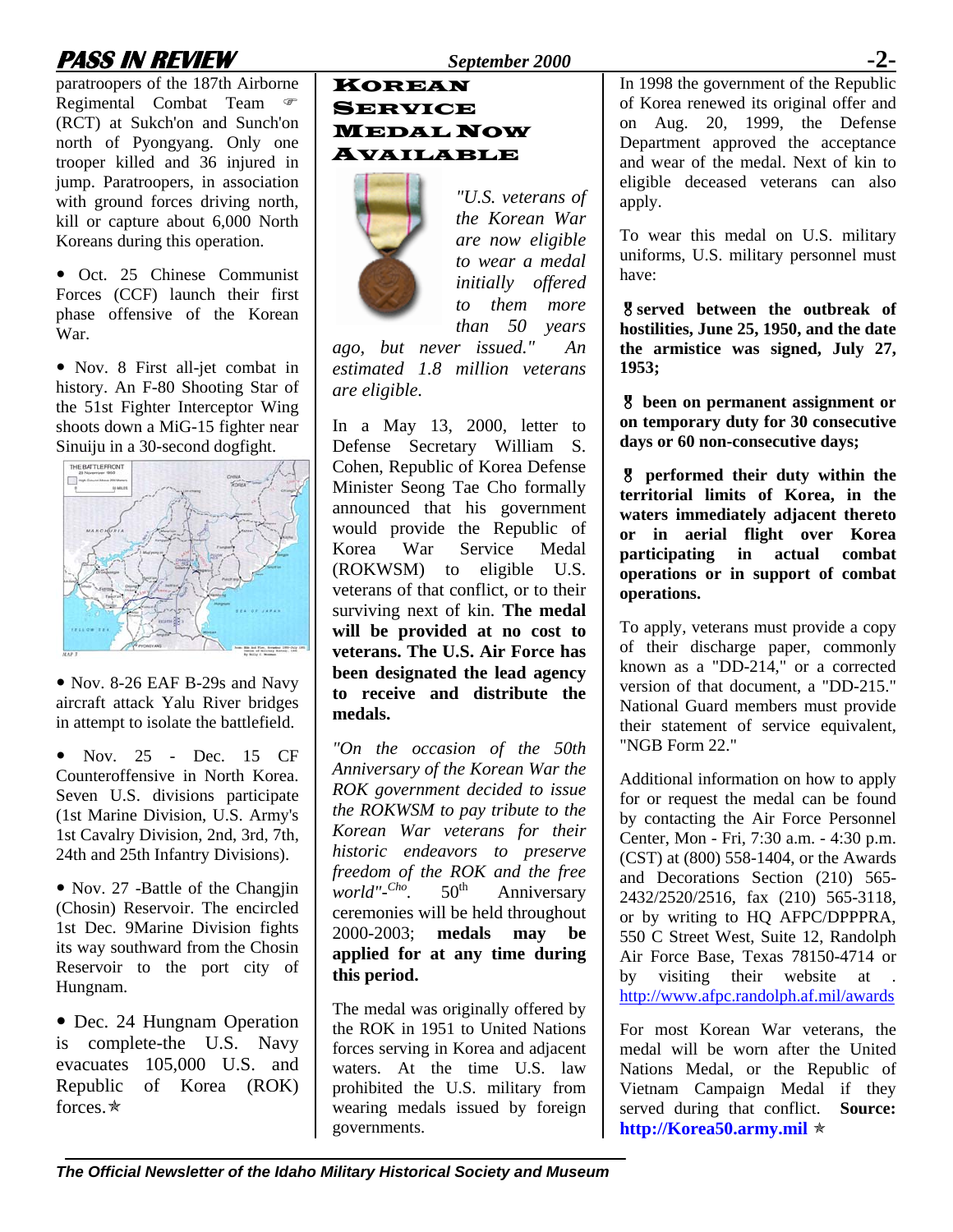### **-3-** *September 2000* **PASS IN REVIEW**  IDAHO FILE INTO HISTORY



### **David Bruce Bleak**

**Rank and Organization:** Sergeant, Medical Company, 2d, Battalion, 223d Infantry Regiment, 40th Infantry Division. **Service:** U.S. Army **Born:** 27 February 1932, Idaho Falls, Bonneville County, Idaho **Entered Service at:** Shelley, Bingham County, Idaho **Served as:** Medical Aidman **Battle and date of action:** Minari-gol, Korea, 14 June 1952 **Citation:** Sgt. Bleak, a member of the medical company, distinguished himself by conspicuous gallantry and indomitable courage above and beyond the call of duty in action against the enemy. As a medical aidman, he volunteered to accompany a reconnaissance patrol committed to engage the enemy and capture a prisoner for interrogation. Forging up the rugged slope of the key terrain, the group was subjected to intense automatic-weapons and small arms fire and suffered several casualties. After administering to the wounded, he continued to advance with the patrol. Nearing the military crest of the hill, while attempting to cross the fire-swept area to attend the wounded, he came under hostile fire from a

small group of the enemy concealed in a trench. Entering the trench he closed with the enemy, killed two with bare hands and a third with his trench knife. Moving from the emplacement, he saw a concussion grenade fall in front of a companion and, quickly shifting his position, shielded the man from the impact of the blast. Later, while ministering to the wounded, he was struck by a hostile bullet but, despite the wound, he undertook to evacuate a wounded comrade. As he moved down the hill with his heavy burden, he was attacked by two enemy soldiers with fixed bayonets. Closing with the aggressors, he grabbed them and smacked their heads together, then carried his helpless comrade down the hill to safety. Sgt. Bleak's dauntless courage and intrepid actions reflect utmost credit upon himself and are in keeping with the honored traditions of the military service. *End of Citation* 



Medic treating injured  $2<sup>nd</sup>$  Division Infantrymen, while wounded ROK soldier is helped up the steep bank to await his turn. *(Source* [http://korea50.army.mil](http://korea50.army.mil/)*)* 

#### **"A Couple of 'Em Got Too Close."**

In a war the infantry gets mixed up in a lot of things that people don't understand. Yes, they carry rifles and other weapons around, jump up and run, slide on their bellies to a prone position and start firing at something. You've seen all that stuff

-maybe even done some of it. Sure, it's mostly a drill or maybe a scrimmage. But infantry in the line, the "grunt" life, is much more demanding than that. They get all kinds of tough missions. Take this outfit in Korea -back in '52.

It was the 223rd Infantry Regiment, 40th Division, a California Guard outfit that ran this caper. We want to go back to that time and place because they had a medic in the 223rd, an Idaho boy, who showed 'em how a man fights when he has to. A medic fighting? Sure. But maybe we had better begin at the beginning.

Born in 1932, David B. Bleak grew up in the high farm country of Eastern Idaho. That's important since it says he knew hard work - work that breathes self -determination and innovation into the growing young. Bleak pretty much followed farming all of his life.

It kind of naturally followed in those days that on November 1, 1950, at the ripe old age of eighteen, David Bleak joined the U. S. Army. He took his basic training at Fort Riley, Kansas, the famous old horse cavalry post. Before long he was assigned to a Medical Company that became organic to the 2nd Battalion, 223rd Infantry Regiment of California's 40th Infantry Division. He then received more advanced specialized medical aid training at Camp Cook in California. After several months Bleak was made Corporal, and as January of 1952 dawned, the  $40<sup>th</sup>$ Division was on its way to the Korean



Conflict via Japan.

**40th Infantry Division arriving at Inchon**  *(Source*  **[http://kor](http://korea50.army.mil/) [ea50.arm](http://korea50.army.mil/) [y.mil](http://korea50.army.mil/)***)* )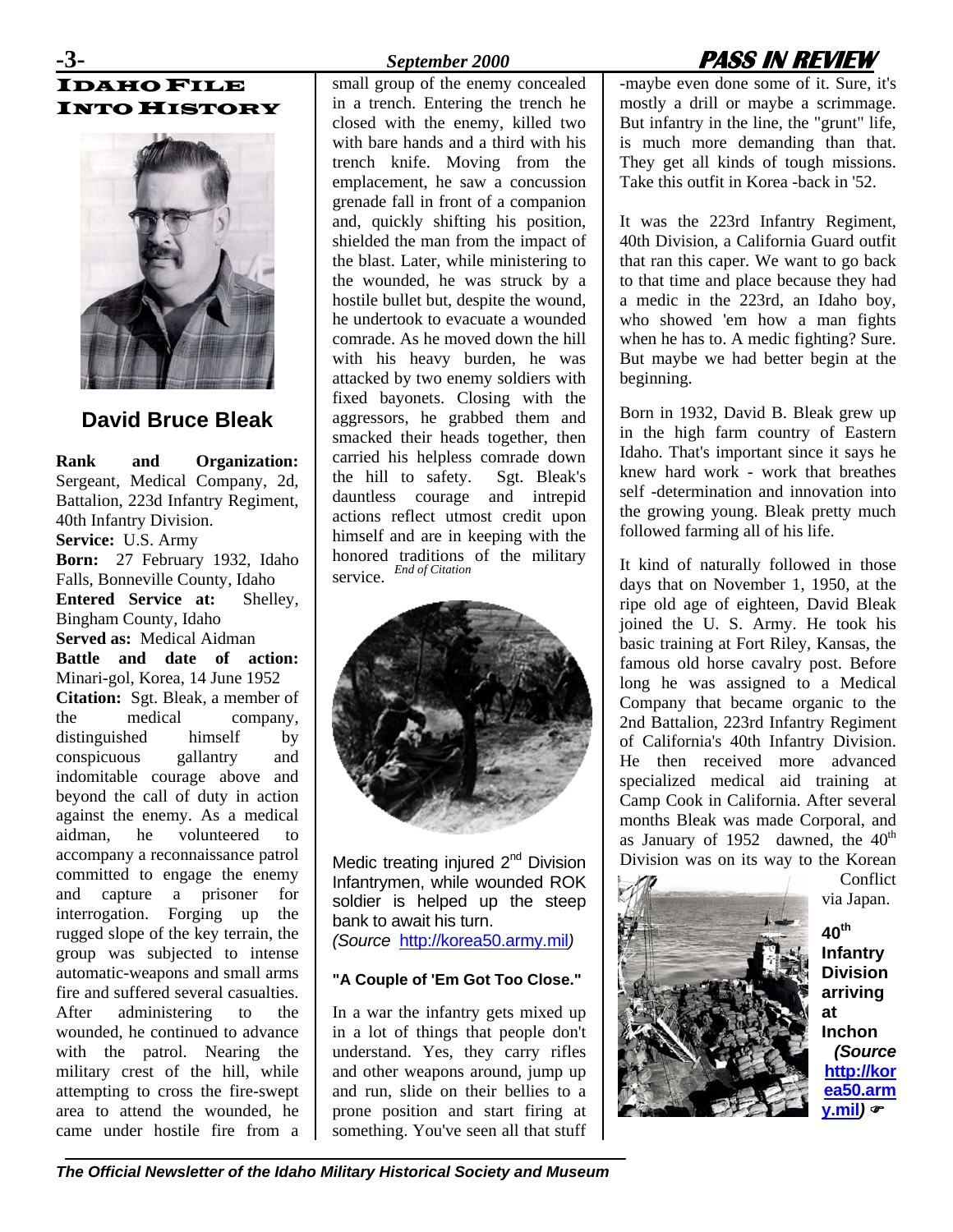# **PASS IN REVIEW September 2000**

Somewhere north of the 38th parallel, before long, Bleak was promoted to Sergeant filling the shoes of another NCO aid man who had recently been killed. The 40th Division assignment was largely a holding action near the  $38<sup>th</sup>$  parallel.

It was mountain country where the trees had been cut down and used to reinforce entrenched enemy positions in the area. The only cover was a scattering of brush three or four feet high and the rugged contour of the land itself. In this holding action both sides set up fields of fire, logged in artillery concentrations and then probed from time to time to see if the enemy was planning any surprises. The irony of it is that such situations are usually carried as "quiet times" by the media. Yeah, *quiet.* 

It was one of those probes that called down all the chaos and violence that is anyone's share of hell in this life. The I & R Platoon (Intelligence and Reconnaissance) of the 2nd Battalion drew the mission to go into enemy territory, capture a couple of North Koreans and/or Chinese and bring them out for interrogation.

Of course, the assignment is easy it's the execution that's not so easy. The enemy does what we do. They set up trip flares, plant mines, establish outposts (listening posts at night), set up fields of fire and all those nefarious stratagems of man that make infiltrators such poor insurance risks. In spite of that fact, Sergeant Bleak volunteered as the medic for the incursion.

Well, when the recon patrol set out it was as black as the proverbial ace of spades. The patrol was made up of twenty men and

commanded by a senior Tech Sergeant -no officers on this detail.

The hour was about 0430 in the morning and Bleak took up his position at the end of the file moving off into the darkness. The tail end is the assigned position for medics. From that point (when light) they can observe everyone in the team and move quickly to their aid if needed. That "if needed" would soon become the reality of this mission.

The recon patrol pushed quietly on through the darkness, while well off on their left flank, Fox Company from the same battalion moved out in a larger incursion. It would serve to draw attention away from the I & R patrol. But "the die" had been cast otherwise.

A short time later, in the grayness of a Korean dawn, the patrol was snooping around an enemy entrenchment and took their first fire of the mission. It was intense automatic weapons and small arms fire and several in the patrol were wounded.

Bleak moved up and took care of them, making them as comfortable as the situation permitted. He then continued the advance with the patrol that soon came under heavy fire again. The ensuing action is described in the text of Sergeant Bleak's Congressional Medal of



*"… he came under hostile fire from a small group of the enemy concealed in a trench. Entering the* 

**Anniversary** 

**Conflict**  *(Source* 

*trench he closed with the enemy, killed two with bare hands and a third with his trench knife.* 

*Moving from the emplacement, he saw a concussion grenade fall in front of a companion and, quickly shifting his position, shielded the man from the impact of the blast.* 

*Later, while ministering to the wounded, he was struck by a hostile bullet but, despite the wound, he undertook to evacuate a wounded comrade. As he moved down the hill with his heavy burden, he was attacked by two enemy soldiers with fixed bayonets. Closing with the aggressors, he grabbed them and smacked their heads together, then carried his helpless comrade down the hill to safety.* 

Perhaps we should tell you that Bleak was over six feet tall and weighed about 250 pounds. He did all that in order to get at wounded comrades. He tended to dismiss the facts by skipping over the action and saying something to the effect "...a couple of 'em got too close"...(the enemy).

Yes, they brought prisoners back -and, all of the patrol came in -even though a third of them were walking wounded.

And on 27 October 1953, with his family proudly looking on, SGT David B. Bleak received the Medal of Honor from President Dwight D. Eisenhower at the White House.

Bleak's wound has had a long-term effect. When he was shot in the leg, it severed a nerve. He dismisses that as "no big deal." But I guess when you survive an ' eyeball to eyeball' firefight such as that one was, wounded, outnumbered, in enemy territory on the far side of a Korean ridge, just coming out alive tends to give one a different -a more tolerant perspective on life.

After he got out of the Army he married, Lois is her name, and they had four children, three boys and a girl.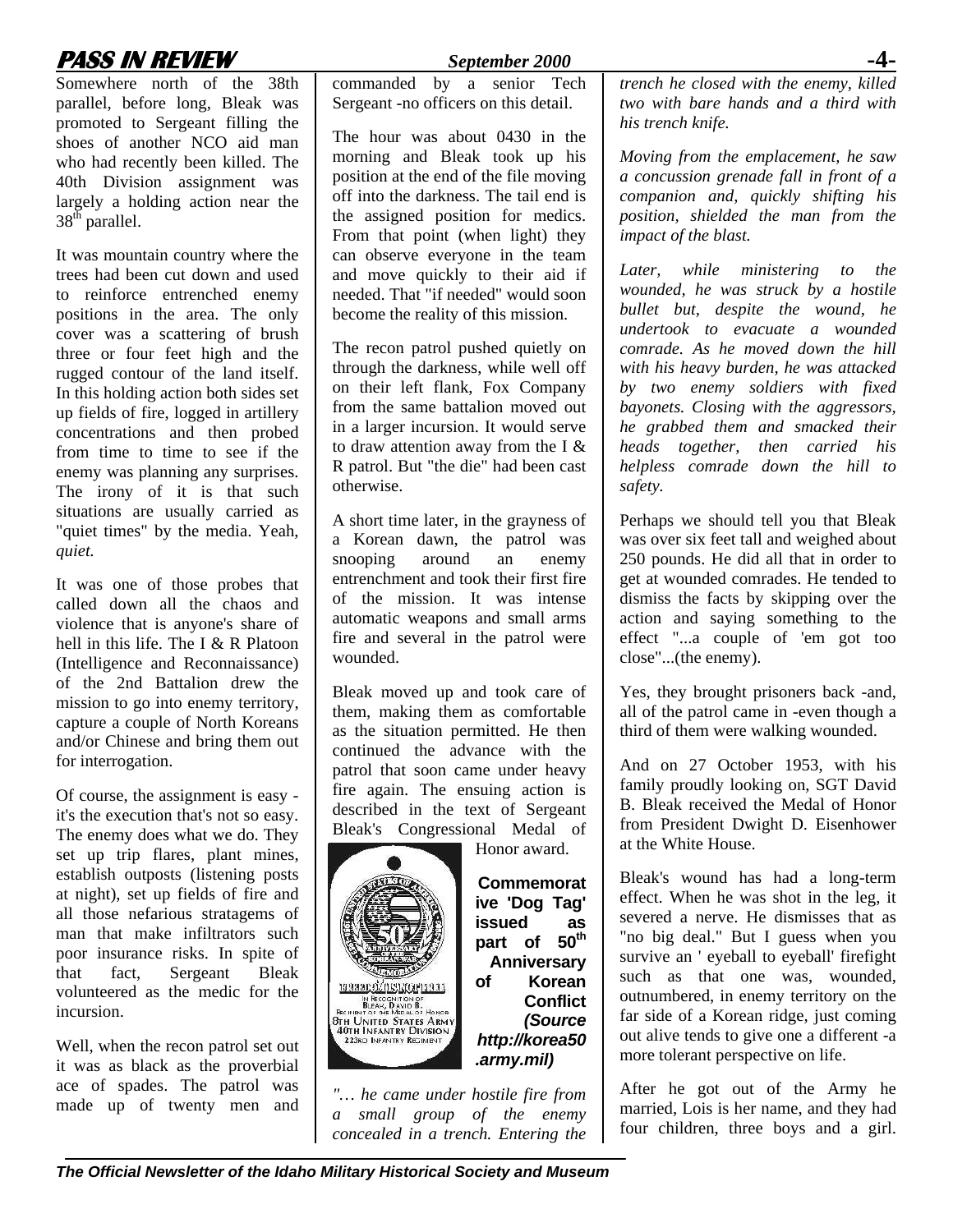Their youngest son now has the farm -south of Moore, Idaho. Today the Bleak's live in Arco Idaho since he retired about five years ago.

Then, in 1995, Major General John A. Dubia, Commanding General of Fort Sill Oklahoma bestowed another honor on SGT Bleak.

General Dubia owes his life to a combat Medic in Viet Nam and to express his gratitude decided to name the Ft. Sill Troop Clinic in honor of a combat medic. Special permission was obtained; April 20, 1995 was designated as SGT David B. Bleak day; and the new medical facility at Ft. Sill was named the **SGT David B. Bleak Troop Medical Clinic.**

And so there's your infantry. There's your medic. And there's your Sgt. Bleak -forever enshrined in the annals of Idaho's military heroes.

David Bleak's medal is one of the 9 accredited to Idaho.

*Editors Note: A very special thank you to Mr. Bleak for granting an interview for this article. The Korea50.army.mil website Ft. Sill Oklahoma, and the Idaho State Archives also contributed to this article.* 



### UPDATE(S)

On June 21, 2000...more than fifty years after the end of World War II, Medals of Honor were presented to 22 individuals (17 posthumously) involved in that war.

Most of the 22 were from the famed 442nd Regimental Combat Team; Japanese-Americans who had been uprooted from their homes and moved to "relocation camps".

One of those 22 entered the service from the Minidoka Relocation Center, Camp Minidoka, in Hunt Idaho.

His name is **William Kenzo NAKAMURA.** Unfortunately, as is often the case, the deed which earned him the medal, also took his life. We will profile PFC Nakamura in a future newsletter. His award brings the total of Medals **accredited** to Idaho to 9.

Since we profiled Medal of Honor Recipient John Green, (December 1999) new information has come to light.

It appeared that John Green may have been awarded 2 medals for the same event. Further research reveals that this is not true.

In 1904, Congress approved a new design of the Medal of Honor and authorized the Secretary of War to replace those Medals already issued.

In order to receive the new Medal, recipients had to turn in their old ones. Many protested and in 1907 Congress relented and instructed the War Department to return those Medals that had already been turned in. Thus, John Green and many others have 2 medals for the same event  $\ast$ 

### PRESIDENT'S MESSAGE

*Strategic Directions*--The IMHS Board of Directors met last quarter and reviewed our strategic plan. The original plan has served us well, and the Board made some additions based on what we've learned in our first five years. The additions include:

**Exptember 2000 PASS IN REVIEW**<br>and moved to "relocation  $\frac{1}{2}$  To conduct 8 membership To conduct 8 membershipgenerating activities during the fiscal year,

 $\mathscr S$  To construct/begin themed 'display rotation' such as Korean War, Idaho Medal of Honor Recipients, Idaho National Guard in World wars, USMC in S. Pacific, type displays.

 $\mathscr S$  To increase membership from 120 to 160 by 6-1-01,

 To increase public awareness of Museum and IMHS by publicity events, mobile displays, **educational outreach programs,** news releases, usage of meeting room, and membership activities,

 $\mathscr I$  To provide consultation to CG's staff on WWII unit memorials, and oversight/ inspection of Gowen Field external equipment displays,

 To assist CG's staff with information and reports to develop state budget allotment for museum operations.

*IMHS Funding*--I met with General Kane recently and discussed strategic issues, museum plans, and current needs. Because IMHS spends so much time fund raising, he decided that the Idaho Military Division will request an allotment in their FY 02 budget to cover museum operations. If he succeeds, it will mean that our Executive Director, Bob Benbough, can focus on strategic issues and development and not be constantly organizing fund-raising events. **We owe General Kane many thanks for his vision and support.** 

*Meantime*—Despite that good news, we still need to pay our bills during this current year. The Military Division was able to locate some end-of-year help for museum operations, and I am also seeking assistance from a base MWR support fund*. But, fund-raisers will still be needed in the interim*.

*Airshow Activities--*The two big air shows this year—Twin Falls and Mountain Home AFB—were productive for IMHS' volunteers who sold merchandise, dog tags, and promoted memberships. **Thanks to volunteer efforts by Stan Herzinger,**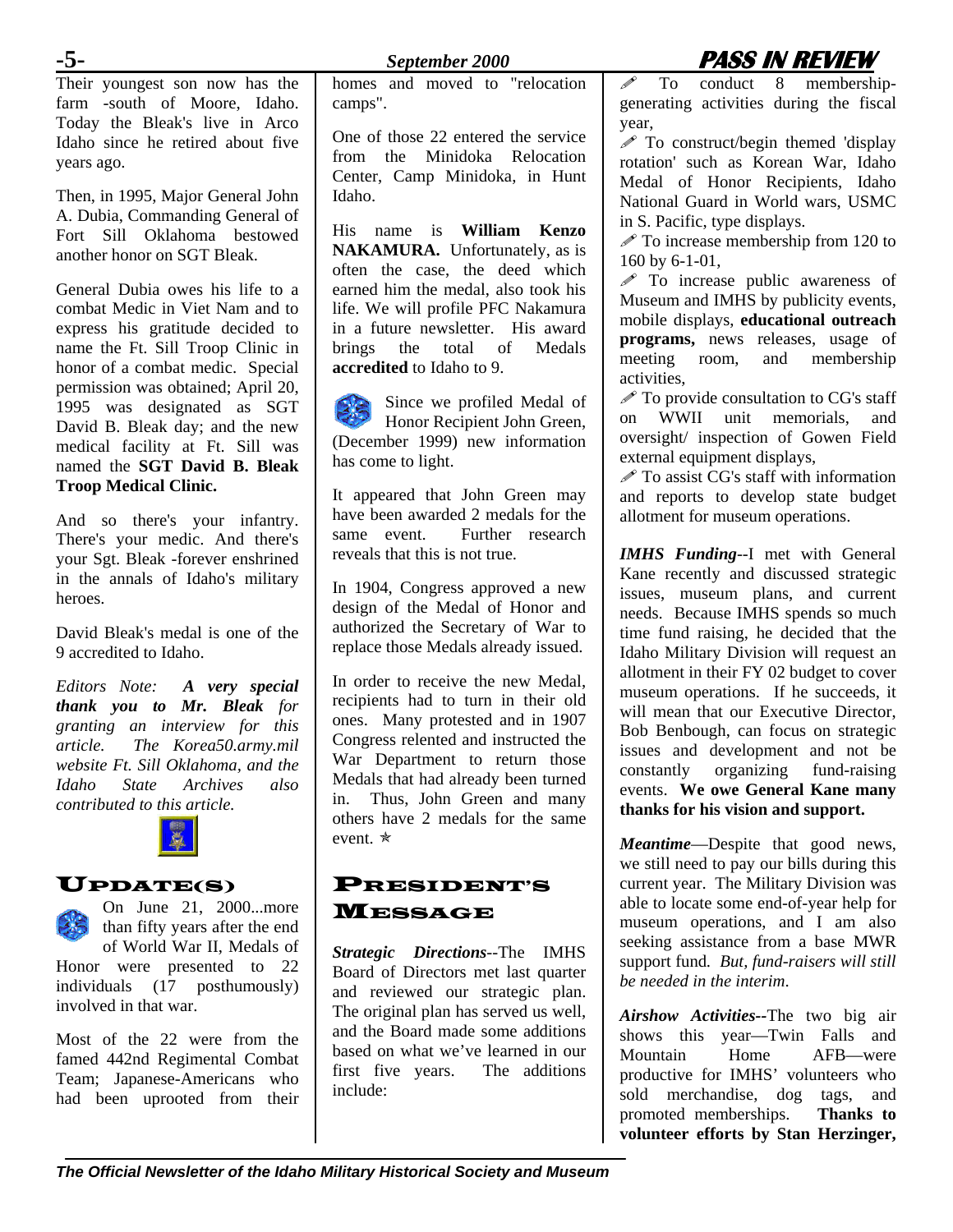# **PASS IN REVIEW** *September 2000* **-6-**

**Ellen Hampton, Loren Call, Gayle Alvarez, Cynthia and Joe Strader, Bob and Kay Benbough, (and yours truly), we raised some needed revenue and showed our colors.** These events are very productive, and it's fun to serve these crowds that appreciate our museum and historical programs.

*Museum Attendance--*The traffic count of visitors coming to the museum is steadily increasing. The Year To Date total (an 8 month period) on 1 August had 2900 visitors compared with 2000 the prior 12 months. As more people learn of the quality of our historical efforts, expect these figures to continue increasing.

- *Bill Miller* 



*Special Welcome to:* 

 $\star$  Charles G. Bruch  $\star$  Mary C. Bruch  $\star$  Donald L. Burris  $\star$ Bernie F. Gannon  $\star$  Alta J. Hofert  $\star$  Guy R. Johnston  $\star$  Charles F. Sughrue **★ Albert D. Trager**  $\star$  David S. Weick \*\*\*

#### UPCOMING EVENTS

**October 24, 7:00 PM,** Membership Meeting and Annual Election of Board Officers.

**November 4 & 5,** Fund Raising Breakfast at the Gowen Field Officers Club.

November 11 **- Veterans Day. Open House and Celebration of 5 years of Operation and** Raffle Drawing.  $\star$ 

# VOLUNTEER OF



#### **Please meet Gayle Alvarez**

Gayle joined the Society in 1994 and was in fact one of the founding members. She served as both the Secretary and Treasurer until October 1998 when Cynthia took over the Treasurer duties.

When the Museum's webmaster left, Gayle took over those duties as well and has in fact completely revamped the website. We have received many favorable comments on it, including those from new members and volunteers who joined after viewing it.

Along with her administrative duties as the Society Secretary, Gayle also designed and produced the post cards



in the giftshop as well as designed the *Gowen Field Aviation* 

*Highlights* 

**clock.** She also designed and produces the Society's newsletter *Pass In Review.* 

Did we mention that she is also the primary researcher on the Medal of Honor recipients that we have begun featuring in the newsletter? Or that she is also our unofficial Publicity Coordinator? **Great job Gayle, keep up the good work!** Õ

### IN MEMORIAL

It is with a deep sense of loss that we convey the passing of Richard 'Dick' Dooley.



Dick joined the Society in 1994 as one of our Charter Members and went on to be come a Charter Lifetime member.

He was instrumental in orchestrating the donation from the  $41<sup>st</sup>$  Infantry Division to the Society and at the time of his passing was in the process of constructing a display about the  $41<sup>st</sup>$  in the Pacific during WWII.

On behalf of the Board, Members and Volunteers, our deepest sympathy and condolences are extended to Dick's family. He will truly be missed. - *The Board* 

### NEW MUSEUM ACCESS

When you visit the Museum, you no longer need to go through security at the Main Gate.



A new fence and gate have been erected and you can visit the Museum by coming through the gate on Harvard. There are also signs directing you on Orchard/Gowen Road.  $\star$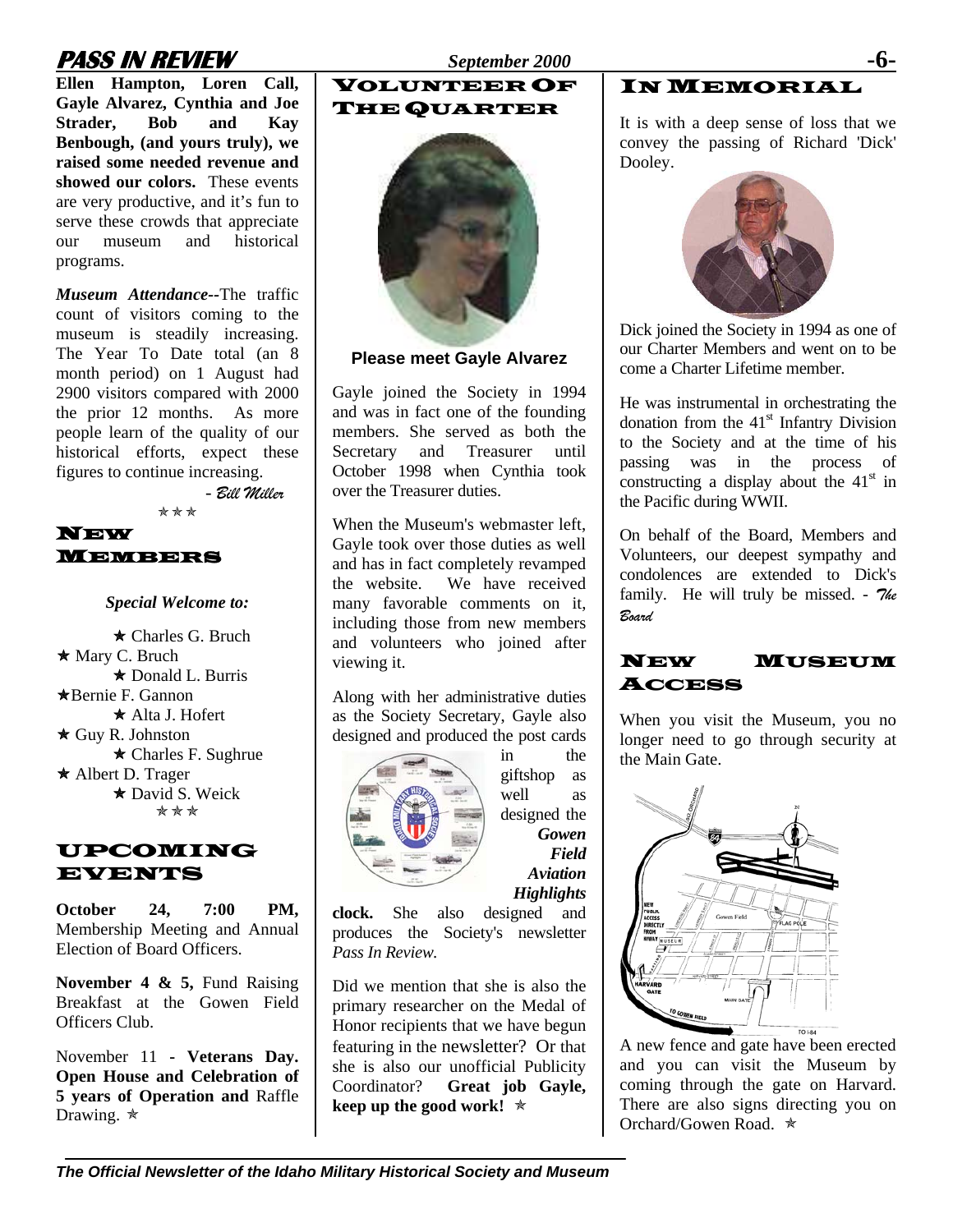#### **-7-** *September 2000* **PASS IN REVIEW**  EDUCATIONAL OUTREACH REACHED OUT!

On 5 June 2000, Braedon from Howard Springs Primary School in the Northern Territory of **Australia** sent us an e-mail.



He stated he was with a school group who had entered The National Schools Web Challenge. They were seeking information about *" the American Soldiers from the 148th Field Artillery that were here in Howard Springs Reserve during WW2."*

Our webmaster responded that yes we did have such information and Braedon's teacher Barbara Dobson confirmed the request.

Attempts to fax the information to them failed. Gayle built a special page on the IMHS webpage just for them and an **exchange of information began.** 

The students, 9 in all, did extensive research on the subject and found some vintage photos of the area as well as photos of some of the soldiers stationed there, including members of the 148<sup>th</sup>.

They also had a field trip to the actual site. The students then built a webpage on their research. **Did I mention that these kids are just nine years old?** Then on August 8, Barbara Dobson, emailed that "*our Time Team won the web page section of the NT Youth Web Challenge."* **And** on 7 Sep she e-mailed that they …"*won the National Schools Web Challenge!"* Braedon and Barbara were sent to Sydney for the presentation!

**The best news of all… they found photos of Idahoans in Australia in WWII and will send us copies!** 



**Researchers Braedon, Diana, Juliet, Stephanie, Jarrod, James, Chris, Jacquie, and Cassandra (James was on assignment)** 

Part of their research, photos, email address and a link to their webpage are now on the IMHS webpage at a state at a state at a state and state at a state at a state at a state at a state at a state at a http://inghro.state.id.us/museum,

under the TEACHERS & KIDS Section. **If you served in** 

**Australia in WWII, they would love to hear from you!**Õ

# LET'S GET READY TO RAFFLE!



Just in time for the cooler weather that's just around the corner. We are raffling a WWII style **leather** flyer's jacket, reminiscent of the

WWII Bomber Jacket.

These jackets are on sale in our gift shop & our on-line giftshop on our webpage. Feel free to stop by for a look. We have sizes small, medium, large, and extra large so size is not a problem.

**Tickets are \$1 per ticket or 6 tickets for \$5. Tickets are available at the Museum or from any Board Member.**Õ

#### MOST WANTED



Do you like history? Do you enjoy meeting people? Have we got an offer for you!

We are also looking for volunteers and

Docents (Museum Guides) for both the mid-week and weekend.

We will show you what you need to do. Then you can pursue both your hobbies, **sharing history and meeting people.** 

To learn more, call us at 422-6128 or better yet, stop by for a personalized tour.

*Produced By:* Idaho Military Historical Society *Production:* Gayle Alvarez, Bill Miller and Phil Obenchain Comments or article suggestions are welcome, contact us at 422-6128 or visit our web site at: [http://inghro.state.id.us/museum](http://inghro.state.id.us/museum/)